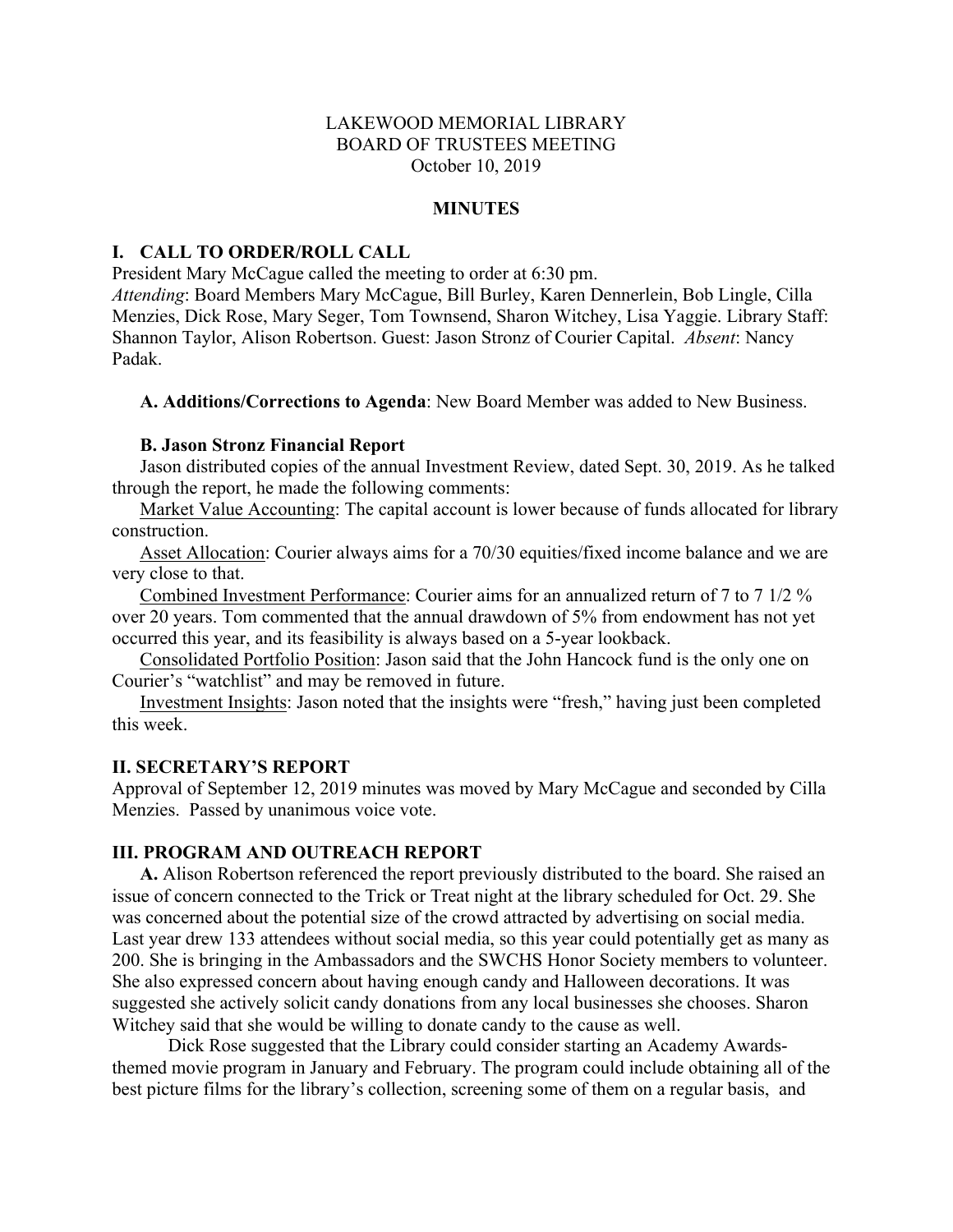developing a "score sheet" for patrons to keep track of what movies they have seen and to rate them.

### **B. SAT Prep Courses**

In Nichole Segrue's absence, Shannon spoke about Nichole's interest in establishing twice weekly, SAT/ACT tutoring sessions at the library. Shannon was concerned about finding a tutor or tutors, paying them, collecting fees for the tutoring from participants and having the library open for an additional 90 minutes one night to allow for a weeknight session from 6:30 – 8:30 pm. Another session would be held on Saturday during regular library hours. It emerged that right now, only a few students are interested in this – maybe just two.

The board agreed that the library could really only offer Nichole space for the tutoring and the extra 90 minutes of evening hours once a week. The business of finding tutors and participants was too great a burden for the staff.

# **IV. TREASURER'S REPORT**

Tom noted that the **actual budget** report was pretty much on target.

In response to a question raised at last month's board meeting, Shannon noted that line 54 Miscellaneous Expenses was where the previous director's unemployment compensation was being recorded.

It was also noted that the Ambassador's Fun Run in June had grossed \$6,420. Approximately \$3,000 of that total was for expenses, the rest was profit to the library.

Line 43, Capital Expenditures represents the final payment for the terrace of \$5,533 and the \$10,000 for the Churchill memorial.

Tom Townsend announced that he will be leaving the board; December will be his last month. Many board members expressed the regret that all felt on hearing this news.

Cilla, seconded by Bob Lingle, moved to accept the report and approval was unanimous by voice vote.

### **IV. DIRECTOR'S REPORT**

Shannon had previously distributed her report via email. She noted that she had secured the movie licensing, which was discussed at the last board meeting.

She is also investigating the possibility of **purchasing a projector**, instead of a big screen TV. She noted that projectors were less expensive (\$400-\$500 each) and that they could potentially make use of two screens, one that was portable and one permanently mounted in the Heritage Room.

That prompted a side discussion of the problems created by **afternoon sunlight in the Heritage Room**. It emerged that probably blinds on the 6 west-facing windows would go a long way to taking care of that problem. It was agreed that the cost of blinds might be covered by one of the smaller grant opportunities that Nancy Padak has often mentioned.

Returning to the projectors, the board directed Shannon to prepare a proposal for the next meeting.

#### **V. STANDING COMMITTEE REPORTS**

# **A. Library Development Committee**

**i. Fall Fundraiser.** Mary Seger regretted that she did not have final figures on the event, as she was having some problems reconciling her records with the ones kept by Nancy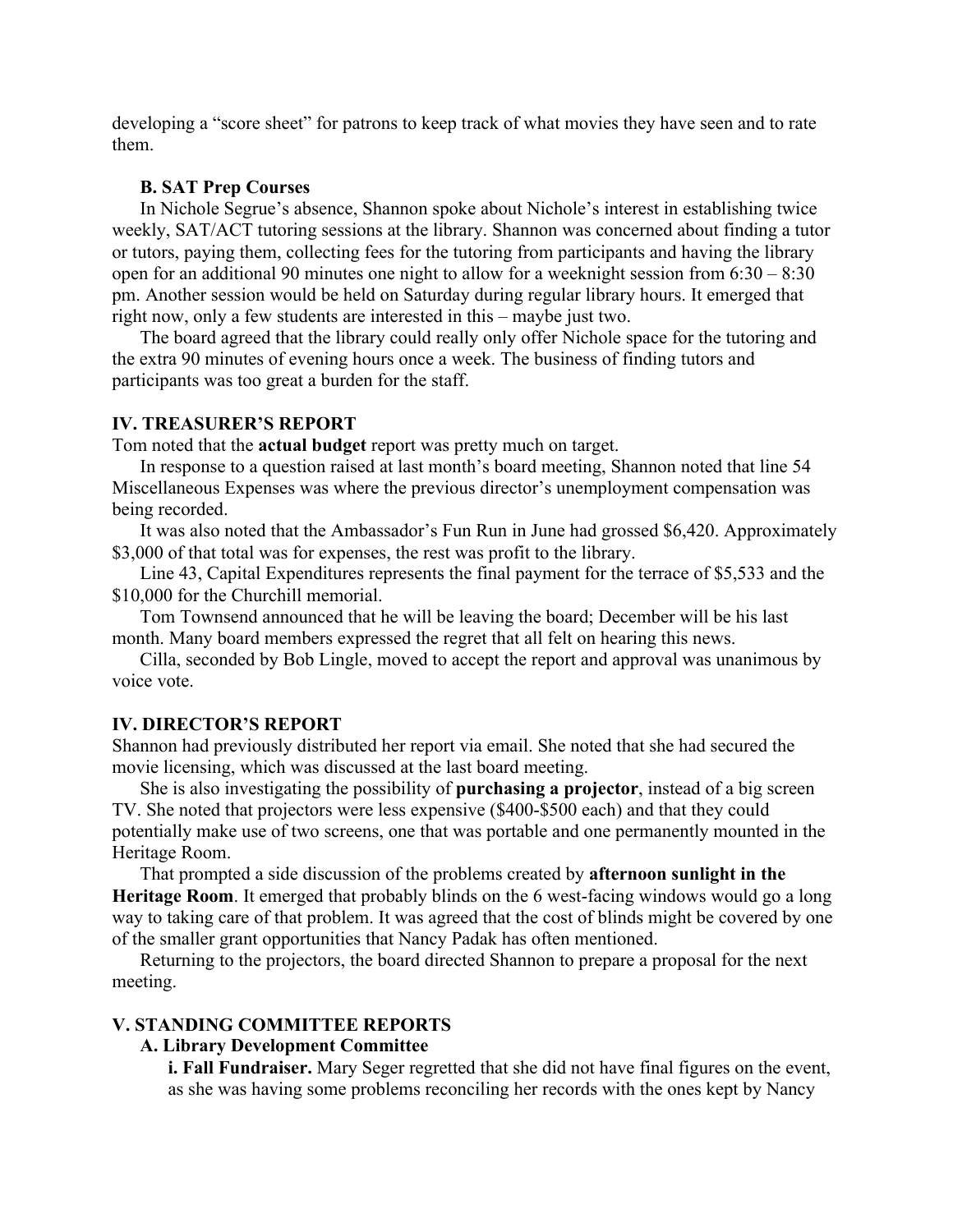Dawson. However, she said the event was a great success and generated more than \$10,500 in revenues, so even deducting approximately \$2,500 in expenses, it had raised close to \$8,000 for the library. She reported that everyone who attended thought it was the best yet, and that the food from Planet Earth catering was a particular hit this year. She thanked all the board for their help and support.

She also announced that she is planning a one-day "mini book sale" consisting solely of murder mystery paperbacks. The **Murder at the Library book sale** will be held Tues., Oct. 29 from 9:30 – 5. Avril Moore, formerly of Chautauaqua, recently donated 985 books to the library. In sorting through them, she discovered that the majority were murder mysteries. A one-day book sale seemed like a good way to move a lot of them out of the library (which has no room to store) them, while generating a little bit of money. Shannon said she thought that perhaps we should consider more one-day, special-topic book sales.

#### **B. Marketing/Publicity Committee**

No report.

**C. Personnel Committee**

No report.

#### **D. Grounds and Facilities Committee**

**i. Terrace.** The terrace is done!

**ii. Churchill Memorial**. The pipe which was projecting out of the side of the memorial has been cut off.

Cilla has been in touch with the Churchills who are still considering some sort of dedication, but now in November, not October. They are still thinking about a name. She said that they seemed happy with the final product although Rob had expressed a wish for more or different landscaping. This prompted a discussion about the financing of the memorial and it emerged that while the library had received approximately \$12,000 in dedicated funds, it had expended \$10,000, with the rest of Jason's bill which exceeded \$10,000 being covered by the Churchills.

Further complicating the situation, Cilla reported that a donation of \$500 in additional memorial funds had recently been received from the Churchill grandparents. Cilla will contact them to clarify their intent with this donation – was it to be applied to the final bill? Is it for additional landscaping? Or is it up to the library to determine how the funds should be used?

#### **E. Strategic Planning Committee**

Covered in the Director's Report.

## **VI. OLD BUSINESS**

**Library Card sign-ups** Already addressed in Director's Report.

**VII. NEW BUSINESS New Board Member**